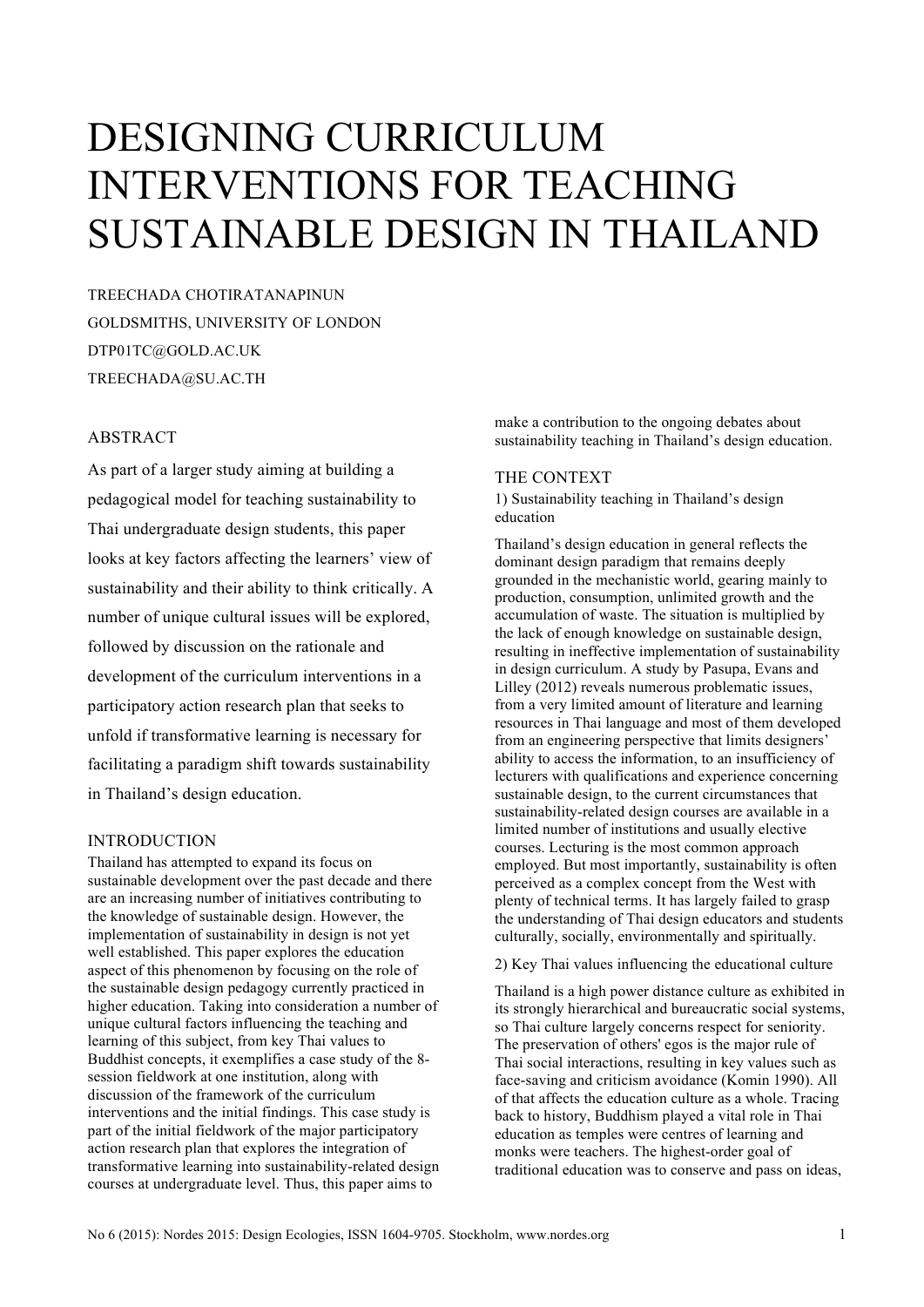practices and activities. Therefore, Thai education culture has long relied heavily on the teacher-centred approach. Nowadays the educational value of Buddhism does not much exist, but the higher status of teacher remains. In general, Thai students are passive listeners by nature, highly value accuracy, avoid risk and are often unwilling to respond to questions (Laopongharn and Sercombe 2009, Mounier and Tangchuang 2010).

## THE THEORETICAL FRAMEWORK AND DISCUSSION

1) Critical pedagogy, transformative learning and education for sustainable development (ESD)

Based on Freire (1970), critical pedagogy stresses empowering learners to think and act critically with an aim to transforming the learners' life conditions. It is opposed to 'banking education', which metaphorically considers students as empty accounts ready for educators to deposit knowledge into. Among other skills like envisioning, systemic thinking, building partnerships and participation in decision-making, critical thinking is essential to Education for sustainable development or ESD which is the process of equipping students with knowledge and understanding, skills and attributes needed to work and live in a way that safeguards environmental, social and economic wellbeing, both in the present and for future generations (Tilbury and Wortman 2004).

Thai educational culture, as clarified previously, seems to clash with the concept of critical pedagogy. Atkinson (1997) asserts that critical thinking is culturally specific. It is a part of the social practices of the West, whereas Asian cultures do not adopt such practices. I agree that some elements in Thai culture seem to prevent the full realisation of students' critical thinking skill, but I would like to argue that the skill can be practiced in any learning situation if the educator views himself or herself as a change agent. At present, the literature concerning Thai educators' critical thinking skill and ability to teach critical thinking is still very limited. The lack of insight into this area points out the need to explore in future studies.

In order to foster change to the historically unsustainable trajectory of higher education, a shift to transformative learning which is a process of increasing an individual learner's capacity for change is vital. To clarify the direction of the shift, the levels of learner involvement in the negotiation of knowledge range from *transmission* which is the previously mentioned teacher-centred approach, to *transaction* which focuses on mutual learning between teacher and learners, to *transformation* which is student-centred approach to teaching and learning (Miller and Seller 1990). Three factors crucial to advancing transformative learning include critical reflection, a liberating approach to teaching, and an equal horizontal student-teacher relationship (Freire and Macedo 1995). In relation to ESD, transformative

learning manifests when the head (envisioning solutions), the heart (deepening environmental commitments) and the hands (practical skills) are in harmony. The balanced connection of head, heart and hands is required for a new approach in design education for the next generation of designers. This is the direction that this study pursues.

2) Seeing nature through the lens of Buddhism

Thailand is a predominantly Buddhist nation. But, as it is actually practiced by the majority of the people, Thai Buddhism has long been integrated with folk beliefs like animism and Brahmanical magic and divination. It is considered largely anthropocentric because it often concerns self-effort to overcome sufferings. The rise of consumer culture has also affected Buddhist virtues through the mass media. To speak about sustainability with Thais, it tends to be more empirical to begin from articulating the concept of nature through the lens of Buddhism than from the typical Western-oriented perspective of sustainability. Three essential terms to be clarified here are *Dharma*, *Pratityasamutpada* and *Madhyama-pratipad*.

*Dharma* means the teaching of the Buddha as an exposition of the Natural Law applied to the problem of human suffering. One must understand the nature of things in order to attain wisdom. Hence, for Buddhist practitioners, nature is not narrowly interpreted as the phenomena of the physical world such as plants, animals and the landscape. Ideally, Buddhists do not regard nature as resources to be exploited. But this seems to remain a conceptual conflict with the way Thais practice Buddhism. The discussion on such conflict will continue in the initial findings.

*Pratityasamutpada* or dependent co-arising is the dharma of natural systems describing that everything arises in dependence upon multiple causes and conditions; nothing exists as a singular, independent entity (Dalai Lama 1992). *Pratityasamutpada* is in line with a number of fundamental concepts in sustainability, such as ecological literacy (the understanding of the patterns and processes by which nature sustains life), deep ecology (the philosophy considering that the living environment as a whole should be respected and regarded as having certain inalienable legal rights to live and flourish, independent of its utilitarian instrumental benefits for human use), futuring (bringing proactive concrete responses to future issues into present-day operation) and defuturing (doing something that takes a future away or prevents it from arriving). They all share the same characteristics of holism and systems thinking.

*Madhyama-pratipad* or the middle way is a path of moderation, between the extremes of sensual indulgence and self-mortification. It implies a balanced approach to life and the regulation of one's impulses and behaviour. This concept is central to Buddhist economics, which concerns the entire process of causes and conditions. Buddhist economics investigates how a given economic activity affects the three interconnected spheres of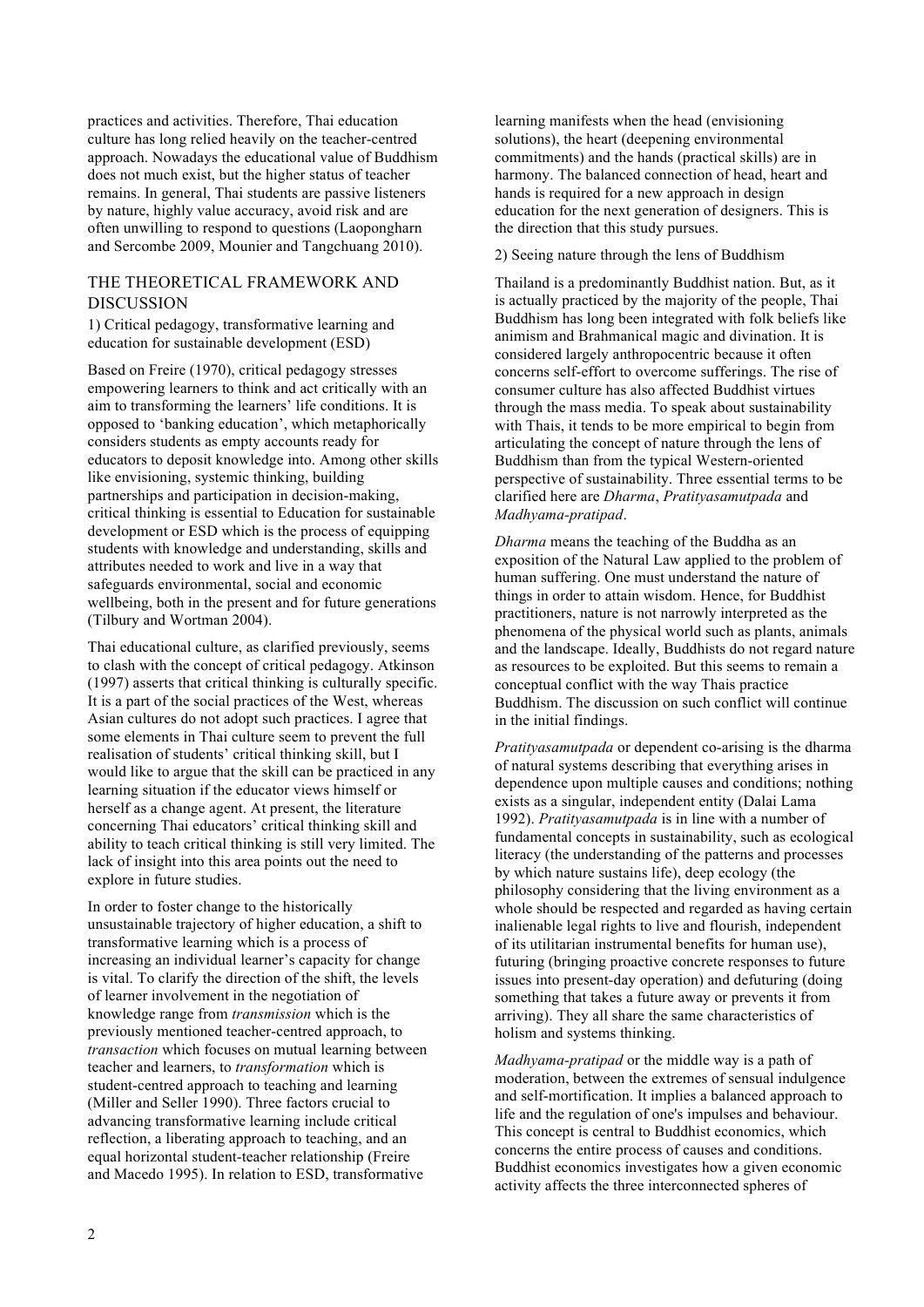human existence: the individual, society, and nature or the environment (Payutto 1994). It is suggested in E. F. Schumacher's (1973) Small Is Beautiful: A Study of Economics As If People Mattered as a major alternative to the Western economic mindset.

3) The interrelationships between Buddhism, sustainability and design for sustainability

It is currently not common to integrate the link between Buddhism and sustainability into design teaching in Thailand. In spite of that, I propose the structure that underpins the connection between Buddhism, sustainability and design. Table 1 presents the parallel conception of these domains, from spiritual wisdom, to foundational concepts in sustainability, to methods and tools for design for sustainability. The understanding of nature is meaningfully central. I believe that this table is pragmatic enough to be used as the content structure for the teaching and learning of Design for Sustainability in the context where Buddhist culture plays a vital role.

Table 1: A content structure for teaching sustainability to design students based on the interrelationships between Buddhism, sustainability and design for sustainability

| Dharma<br>(The Natural Law<br>in Buddhism)     | Sustainability                                             | Design for<br>Sustainability                               |
|------------------------------------------------|------------------------------------------------------------|------------------------------------------------------------|
| Pratityasamutpada<br>(Dependent<br>Co-arising) | Ecological<br>Literacy                                     | Designer's role as<br>part of the system                   |
|                                                | Environmental<br>Ethics                                    | Design Ethics                                              |
|                                                | Whole<br>Systems<br>Thinking                               | Life Cycle Thinking                                        |
|                                                |                                                            | Stakeholder Analysis                                       |
|                                                | Futuring and<br>Defuturing                                 | Design Futuring<br>(Designing against<br>unsustainability) |
| Madhyama-<br>pratipad<br>(The Middle Way)      | "Small is<br>Beautiful." &<br><b>Buddhist</b><br>Economics | Design for the Real<br>World                               |
|                                                |                                                            | Design for Sufficiency<br>Economy                          |

#### THE METHODOLOGY

This study uses participatory action research as a pedagogical process to trial the new approaches through curriculum interventions. Participatory action research is a type of research in which educators examine and reflect upon their own practice and evaluate strategies to improve practice. During the pilot study in Thailand, the curriculum interventions were conducted in four institutions. But this paper only discusses one case study to exemplify the 8-session series conducted at one institution in Bangkok. The participants are final-year design students who volunteered to enrol for this optional course. The content structure is built upon *Pratityasamutpada* (sessions 2-5) and *Madhyamapratipad* (session 6). The session 7 is tutorial of final

assignment aiming to assist students to use the integration of knowledge learned with their problembased projects. Taking into account the unique cultural responsiveness of the students, the course syllabus contains a balanced mix of approaches – transmission, transaction and transformation.

|                | <b>Topics</b>                                           | <b>Activity</b>                      | Approach       |
|----------------|---------------------------------------------------------|--------------------------------------|----------------|
| 1              | Pre-test and course<br>introduction                     | Dialogue                             | Transaction    |
| $\overline{2}$ | Role of Designer                                        | Dialogue                             | Transaction    |
|                | <b>Environmental Ethics</b><br>VS Design Ethics         | Lecture<br>O&A                       | Transmission   |
|                | Deep Ecology                                            | Outdoor<br>activity                  | Transformation |
| 3              | Holistic Paradigm VS<br>Mechanistic Paradigm            | Dialogue                             | Transaction    |
|                | Whole Systems<br>Thinking & Ecological<br>Literacy      | Lecture<br>Q&A                       | Transmission   |
| 4              | Life Cycle Analysis &<br>Stakeholder Analysis           | Lecture<br>O&A                       | Transmission   |
|                | Whole Systems<br>Thinking Activity                      | Workshop                             | Transformation |
| 5              | Design Futuring VS<br>Design Defuturing                 | Lecture<br>Q&A                       | Transmission   |
|                | Sustainable Design<br><b>Case Studies</b>               | Dialogue                             | Transaction    |
|                | New Product<br>Development for<br>Sustainability        | Workshop<br>Setting up<br>exhibition | Transformation |
| 6              | "Small is beautiful." &<br><b>Buddhist Economics</b>    | Lecture<br>Q&A                       | Transmission   |
|                | Resolving local<br>unsustainability issues<br>by design | Dialogue                             | Transaction    |
| 7              | Group tutorial                                          | Dialogue                             | Transaction    |
| 8              | Post-test                                               | Presentation<br>Dialogue             | Transaction    |

Table 2: The 8-session curriculum intervention series

The data collection tools employed in the research include reflective diary, pre-test and post-test, and focus group. A reflective account was used at the end of each session. It was designed to collect two groups of data; 1) Students' feelings and reflections towards each activity conducted in the learning environment, and 2) Students' self-evaluated levels of participation, challenge and understanding. The pre-test was conducted during the first session. Students were asked to bring in their favourite designs as cultural props to discuss. This allowed the researcher to analyse the worldviews towards nature of individuals through the discussion about their cultural props. The post-test was conducted